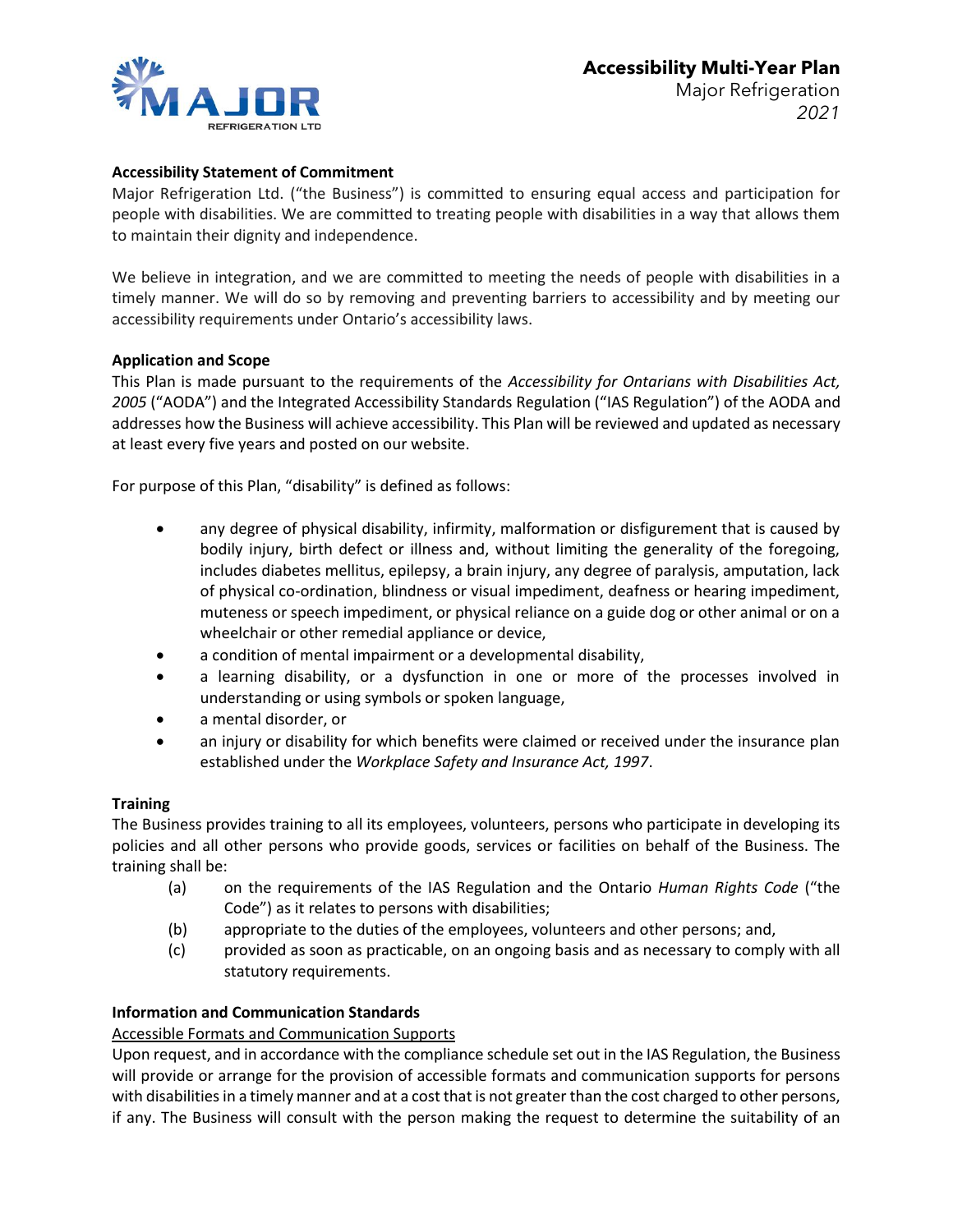accessible format or communication support and notify the public about the availability of these formats and supports.

### Feedback

In accordance with the requirements of the IAS Regulation, the Business ensures that its feedback processes are accessible to persons with disabilities by providing or arranging for the provision of accessible formats and communication supports, upon request. We will notify the public of the availability of accessible formats and communication supports including by posting this information online.

Further information about our feedback process is available at the end of this Plan.

## Emergency Information

Where the Business prepares emergency procedures, plans or public safety information and makes such information available to the public, it shall provide the information in an accessible format or with appropriate communication supports, as soon as practicable, upon request.

#### **Employment Standards**

The Business is committed to ensuring that its employment practices are in compliance with the AODA, IAS Regulation and the Code.

## Recruitment

Accommodations for applicants (including existing employees) with disabilities are available in the Business' recruitment processes.

The Business shall notify applicants when they are individually selected to participate in an assessment or selection process that accommodations, including Accessible Formats and Communication Supports, are available upon request in relation to the materials or processes to be used. If a selected applicant requests an accommodation, the Business will consult with the applicant and provide or arrange for the provision of a suitable accommodation in a manner that takes into account the applicant's accessibility needs.

The Business shall notify successful applicants of its policies for accommodating employees with disabilities when making offers of employment.

The Business shall also notify employees of its policies which support employees with disabilities, including but not limited to policies on the provision of job accommodations that take into account an employee's accessibility needs.

#### Accessible Formats & Communication Supports for Employees

Where an employee with a disability requests it, the Business will consult with the employee to provide or arrange for the provision of accessible formats and communication supports for information that is (a) needed in order to perform the employee's job and (b) generally available to employees in the workplace.

## Performance Management, Career Development and Advancement, Redeployment

The Business shall take into account the accessibility needs of employees when using performance management processes, providing career development and advancement, and using redeployment.

#### Return to Work

Where an employee has been absent from work due to ill health or sickness that is related to or connected with their disability, the Business shall develop and have in place a return to work process. Such a process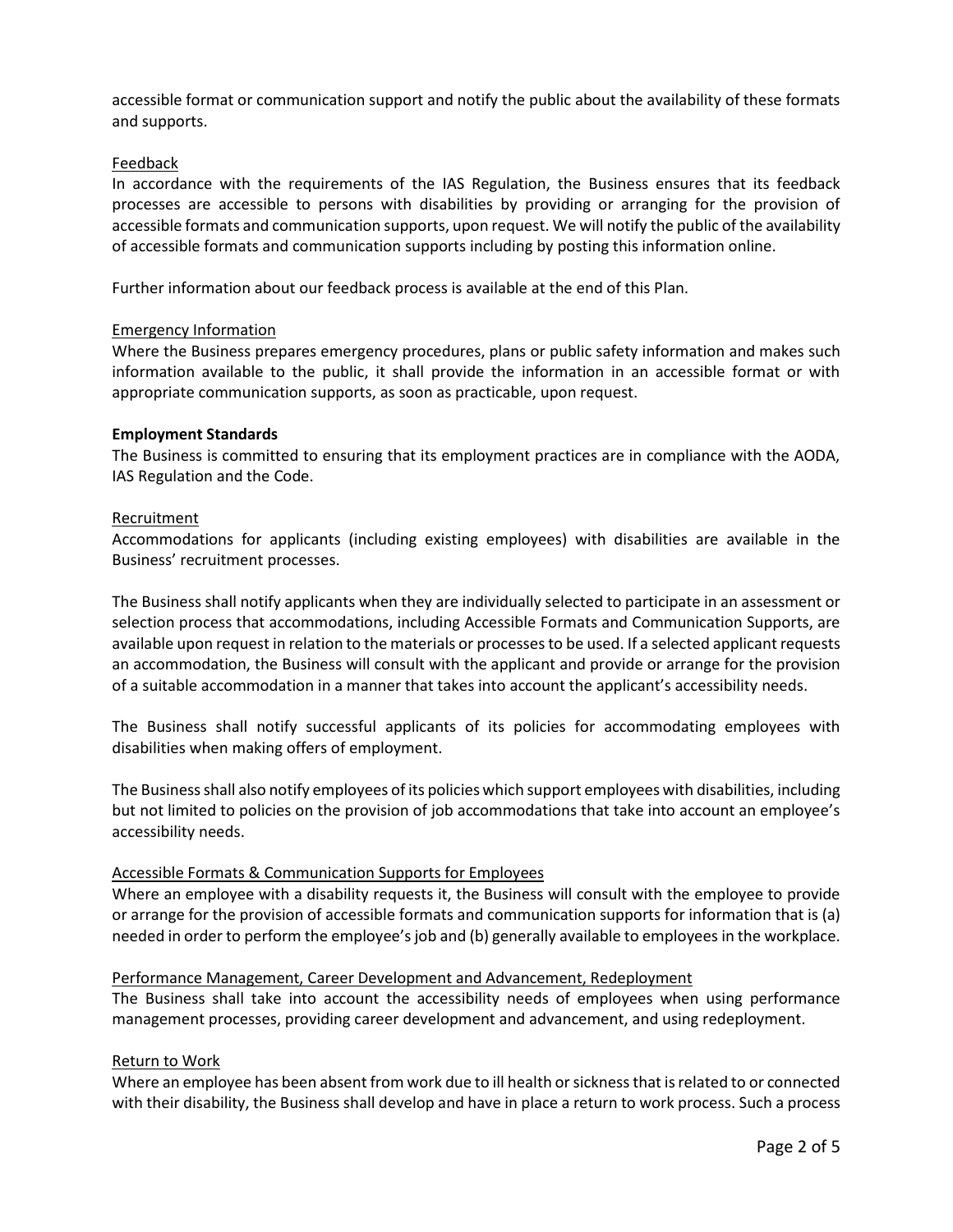shall be documented and shall identify the steps that the Business shall take to facilitate the return to work of employees who were absent because of their disability. The process shall include a documented individual accommodation plan.

## Workplace Emergency Response Information

The Business provides individualized workplace emergency response information to employees who have a disability if the disability is such that the individualized information is necessary and the employer is aware of the need for accommodation. The Business provides this information as soon as practicable after becoming aware of the need for accommodation.

If an employee who receives individualized workplace emergency response information requires assistance, and provided that the employee's consent is obtained, the Business will provide the workplace emergency response information to the person designated by the employer to provide assistance to the employee.

The Business reviews the individualized workplace emergency response information in the following circumstances: when the employee moves to a different location in the organization, when overall accommodation needs or plans are reviewed, and when it reviews its general emergency response policies.

## **Accessibility Standards for our Facilities**

The Business is committed to designing our facilities free from barriers and accessible to all persons. The Business will comply with the Design of Public Spaces Standards with respect to public spaces that are newly constructed or redeveloped in accordance with the requirements of the IAS Regulation.

#### **References**

- Accessibility Policy
- *Accessibility for Ontarians with Disabilities Act, 2005*
- Regulation 191/11 made under the *Accessibility for Ontarians with Disabilities Act, 2005* (Integrated Accessibility Standards)

#### **Copies**

Upon request, all of our policies can be made available in an accessible format and we can provide or arrange to provide communication supports as necessary.

#### **Feedback and Questions**

If you have any questions about this Policy or our accessibility initiatives, please let us know. Feedback on this Policy and the Business' accessibility measures is welcome. Feedback can be provided through various means and in various forms. If you have questions, concerns or comments, please contact your manager or Human Resources.

All feedback received will be reviewed within a reasonable time period and the Business will take all appropriate steps to address any issues raised. All complaints will be processed in accordance with the Business' complaints process.

#### **Customer Service Policy**

The Business is committed to excellence in serving all customers, including people with disabilities. Our accessible customer service policies are consistent with the principles of independence, dignity, integration and equality of opportunity for people with disabilities.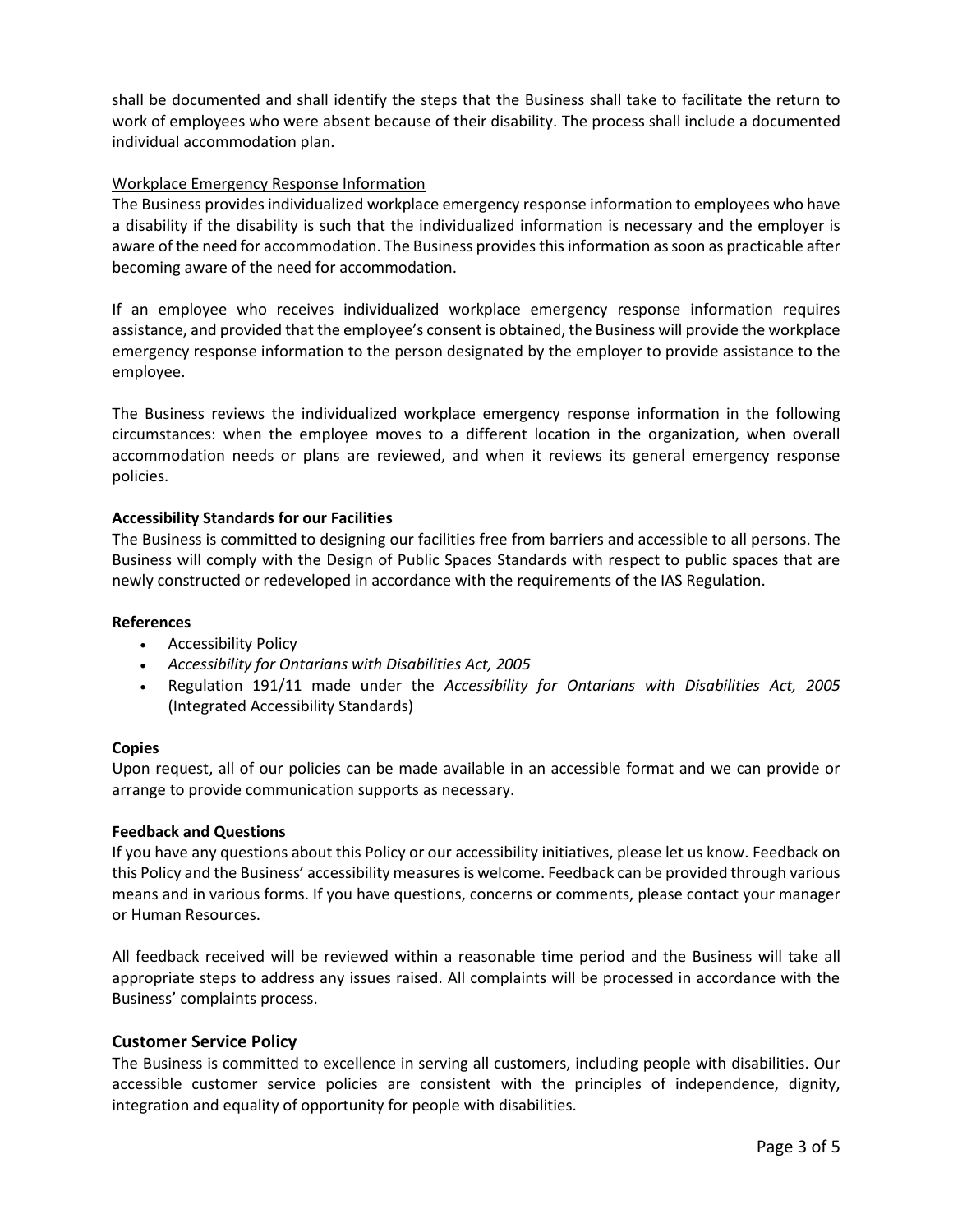We will do so by removing and preventing barriers to accessibility and by meeting our accessibility requirements under Ontario's accessibility laws and our obligations under the Code*.*

### **Assistive Devices**

People with disabilities may use their personal assistive devices when accessing our goods, services or facilities.

In cases where the assistive device presents a significant and unavoidable health or safety concern or may not be permitted for other reasons, other measures will be used to ensure the person with a disability can access our goods, services or facilities.

We will ensure that our employees are trained and familiar with various assistive devices we have on site that may be used while accessing our goods, services or facilities.

#### **Communication**

We will communicate with people with disabilities in ways that take into account their disability. We will work with the person with the disability to determine what method of communication works best for them.

## **Service Animals**

We welcome people with disabilities and their service animals. Service animals are allowed on the part of our premises which is open to the public. When we cannot easily identify whether an animal is a service animal, our staff may ask the person to provide documentation from a regulated health professional that confirms the person needs the service animal for reasons relating to their disability. A regulated health professional is defined as a member of one of the following colleges:

- College of Audiologists and Speech-Language Pathologists of Ontario
- College of Chiropractors of Ontario
- College of Nurses of Ontario
- College of Occupational Therapists of Ontario
- College of Optometrists of Ontario
- College of Physicians and Surgeons of Ontario
- College of Physiotherapists of Ontario
- College of Psychologists of Ontario
- College of Registered Psychotherapists and Registered Mental Health Therapists of Ontario

If service animals are prohibited by another law, we will ensure the customer with disabilities can access our goods, services or facilities by explaining why the animal is excluded and discussing with the customer another way of providing goods, services or facilities.

#### **Support Persons**

A person with a disability who is accompanied by a support person will be allowed to have that person accompany them on our premises.

In certain cases, we might require a person with a disability to be accompanied by a support person for the health and safety of the person with a disability or others on the premises.

#### **Notice of Temporary Disruption**

In the event of a planned or unexpected disruption to services or facilities for persons with disabilities, we